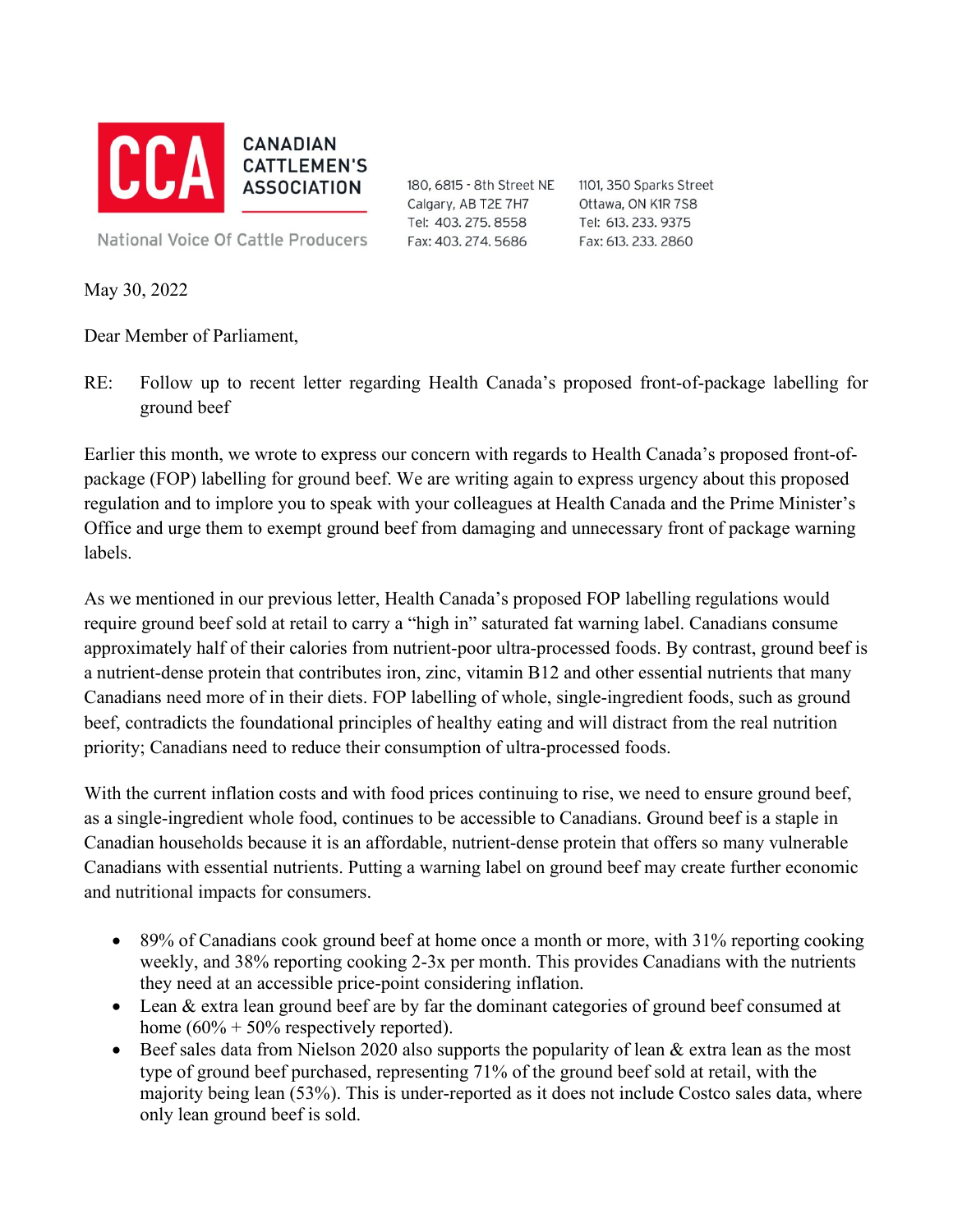**We know** that Canadians rely on this product to feed themselves. **We know** that reductions in ground beef consumption will make a nominal impact, at best, on Canadians' overall intake of saturated fat while at the same time putting vulnerable populations at risk of increasingly inadequate iron intakes. **We know** that Canada will be the only jurisdiction in the world placing a health warning label on its ground beef—as mentioned in our previous letter, other countries who have implemented FOP regulations are exempting **all** single ingredient whole foods.

**The last thing we need is another shock to the agri-food supply chain.** Will Canada's trading partners react to the only health warning label on ground beef in the world? Approximately 50% of Canada's beef is destined for export markets; a warning symbol is not a positive message to send to our trading partners. Will consumers pivot away from ground beef in the grocery store, only to find a lack or non-existence of affordable, nutrient-dense options? This will have ramifications for the supply chain. Now is not the time to vilify a single-ingredient and readily available food product; especially where the facts do not support it.

The proposed regulations are scheduled to head to Canada Gazette 2 imminently, and we are urgently requesting an exemption for ground beef on the saturated fat content, due to its nutritional value, limited impact on Canadians' saturated fat intake, and to ensure we protect a fragile supply chain.

Please speak to your colleagues. We are worried about this policy as an industry and as Canadian consumers who reach for this product in the grocery store and who want to ensure it remains on the shelves.

Sincerely,

of who

Reg Schellenberg, President Canadian Cattlemen's Association

James Bekkering, Chair National Cattle Feeders Association

Chris White, President & CEO Canadian Meat Council

here Glidall

Renee Ardill, President BC Cattlemen's Association